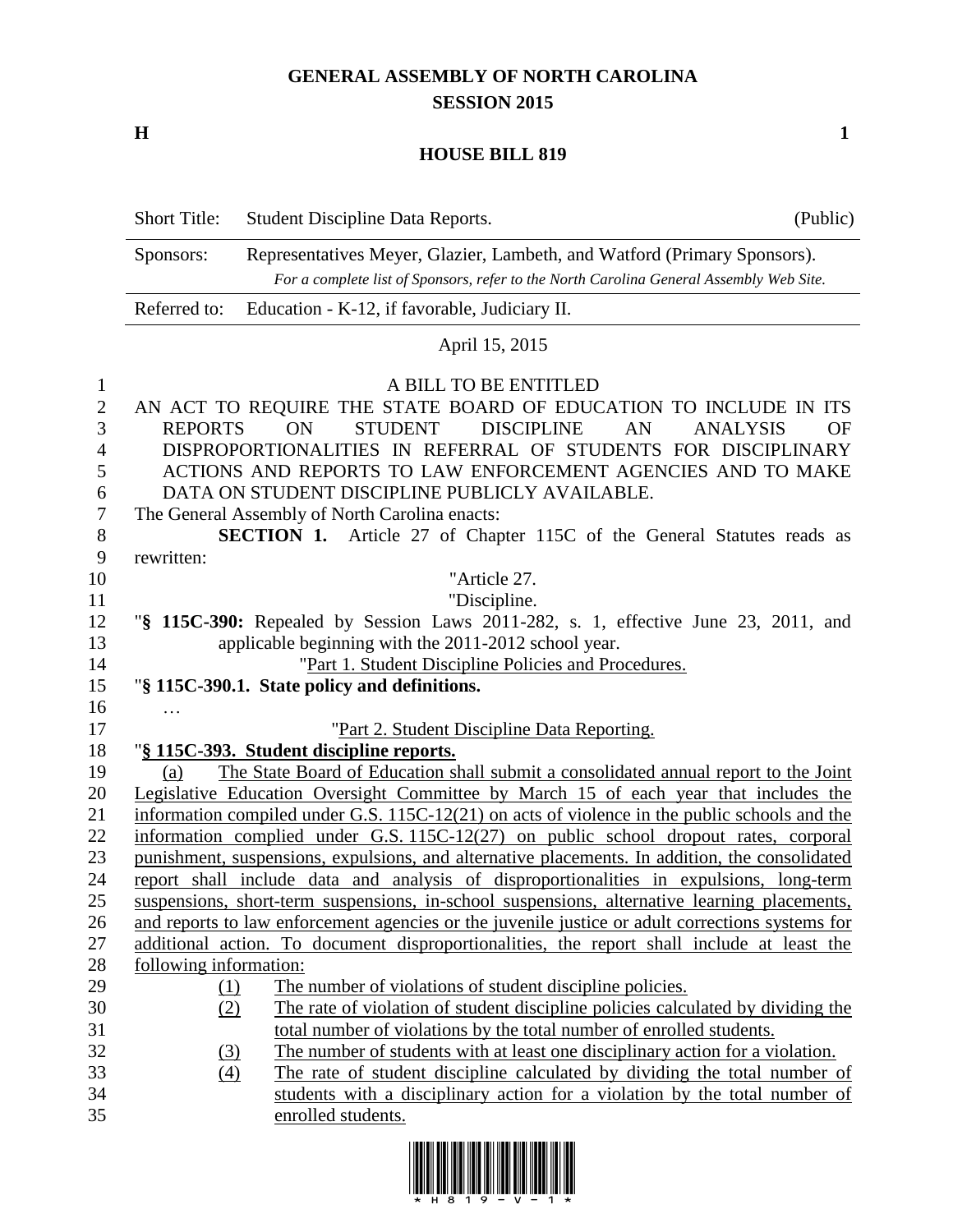|                     | <b>General Assembly of North Carolina</b><br><b>Session 2015</b>                                 |                   |                                                                                                                                                |  |  |
|---------------------|--------------------------------------------------------------------------------------------------|-------------------|------------------------------------------------------------------------------------------------------------------------------------------------|--|--|
| 1<br>$\overline{c}$ | (5)                                                                                              |                   | The rate of violation of student discipline policies determined under<br>subdivision (2) of this subsection and the rate of student discipline |  |  |
| 3                   |                                                                                                  |                   | determined under subdivision (4) of this subsection disaggregated according                                                                    |  |  |
| $\overline{4}$      |                                                                                                  |                   | to the following groups with subgroups within each group, as applicable:                                                                       |  |  |
| 5                   |                                                                                                  | $\underline{a}$ . | Gender.                                                                                                                                        |  |  |
| 6                   |                                                                                                  | <u>b.</u>         | Race and ethnicity.                                                                                                                            |  |  |
| $\overline{7}$      |                                                                                                  | $\underline{c}$ . | English Language Learners.                                                                                                                     |  |  |
| $\,8\,$             |                                                                                                  | <u>d.</u>         | Students with disabilities with Section 504 plans under section 504 of                                                                         |  |  |
| 9                   |                                                                                                  |                   | the Rehabilitation Act of 1973, as amended.                                                                                                    |  |  |
| 10                  |                                                                                                  | <u>e.</u>         | Students with disabilities with individualized education programs                                                                              |  |  |
| 11                  |                                                                                                  |                   | (IEPs) under the Individuals with Disabilities Education Act (IDEA).                                                                           |  |  |
| 12                  |                                                                                                  | <u>f.</u>         | Economically disadvantaged students.                                                                                                           |  |  |
| 13                  |                                                                                                  | $g_{\cdot}$       | Students performing below grade level as identified by end-of-course                                                                           |  |  |
| 14                  |                                                                                                  |                   | (EOC) and end-of-grade (EOG) tests.                                                                                                            |  |  |
| 15                  | (6)                                                                                              |                   | The disproportionality rate for each violation should be calculated by                                                                         |  |  |
| 16                  |                                                                                                  |                   | dividing the rate of student discipline for a subgroup or group set forth in                                                                   |  |  |
| 17                  |                                                                                                  |                   | subdivision (5) of this subsection by the rate of student discipline for all                                                                   |  |  |
| 18                  |                                                                                                  | students.         |                                                                                                                                                |  |  |
| 19                  | (b)                                                                                              |                   | All data maintained by superintendents of local school administrative units in                                                                 |  |  |
| 20                  |                                                                                                  |                   | accordance with G.S. 115C-276(r) and all student discipline information reported to the                                                        |  |  |
| 21                  | Department of Public Instruction by local school administrative units shall be made available to |                   |                                                                                                                                                |  |  |
| 22                  | the public via the Department of Public Instruction's Web site in the form of an electronic      |                   |                                                                                                                                                |  |  |
| 23                  |                                                                                                  |                   | spreadsheet file. Only data associated with five or more student discipline violations shall be                                                |  |  |
| 24                  |                                                                                                  |                   | provided to the public. Data associated with less than five violations may be reported as not                                                  |  |  |
| 25                  |                                                                                                  |                   | applicable. The electronic spreadsheet file shall provide base student enrollment data and be                                                  |  |  |
| 26                  | disaggregated by the following:                                                                  |                   |                                                                                                                                                |  |  |
| 27                  | (1)                                                                                              |                   | Student demographics, including the following:                                                                                                 |  |  |
| 28                  |                                                                                                  | <u>a.</u>         | Gender.                                                                                                                                        |  |  |
| 29                  |                                                                                                  | <u>b.</u>         | Race and ethnicity.                                                                                                                            |  |  |
| 30                  |                                                                                                  | $\frac{c}{d}$     | <b>English Language Learners.</b>                                                                                                              |  |  |
| 31                  |                                                                                                  |                   | Students with disabilities with Section 504 plans under section 504 of                                                                         |  |  |
| 32                  |                                                                                                  |                   | the Rehabilitation Act of 1973, as amended.                                                                                                    |  |  |
| 33                  |                                                                                                  | e.                | Students with disabilities with individualized education programs                                                                              |  |  |
| 34                  |                                                                                                  |                   | (IEPs) under the Individuals with Disabilities Education Act (IDEA).                                                                           |  |  |
| 35                  |                                                                                                  | <u>f.</u>         | Economically disadvantaged students.                                                                                                           |  |  |
| 36                  |                                                                                                  | g.                | Students performing below grade level as identified by end-of-course                                                                           |  |  |
| 37                  |                                                                                                  |                   | (EOC) and end-of-grade (EOG) tests.                                                                                                            |  |  |
| 38                  | (2)                                                                                              |                   | Each local school administrative unit.                                                                                                         |  |  |
| 39                  | (3)                                                                                              |                   | Each individual school.                                                                                                                        |  |  |
| 40                  | (4)                                                                                              |                   | Code of student conduct behavior violation code, including the following:                                                                      |  |  |
| 41                  |                                                                                                  | a.                | Noncompliant behavior, including but not limited to, failing to                                                                                |  |  |
| 42                  |                                                                                                  |                   | follow directives, tardiness or truancy, minor class disruption,                                                                               |  |  |
| 43                  |                                                                                                  |                   | skipping class, inappropriate language, inappropriate dress,                                                                                   |  |  |
| 44                  |                                                                                                  |                   | unauthorized use of electronic devices, improper bus behavior,                                                                                 |  |  |
| 45                  |                                                                                                  |                   | gambling, cheating, falsifying documents, plagiarizing, lying, using                                                                           |  |  |
| 46                  |                                                                                                  |                   | tobacco products, indecent exposure, possession of indecent                                                                                    |  |  |
| 47                  |                                                                                                  |                   | materials, and consensual sexual behavior.                                                                                                     |  |  |
| 48                  |                                                                                                  | <u>b.</u>         | Harmful behaviors, including, but not limited to, theft, fire setting,                                                                         |  |  |
| 49                  |                                                                                                  |                   | property damage, false fire alarms, other false threats, repeated or                                                                           |  |  |
| 50                  |                                                                                                  |                   | serious classroom or school disruption, and gang-related activity.                                                                             |  |  |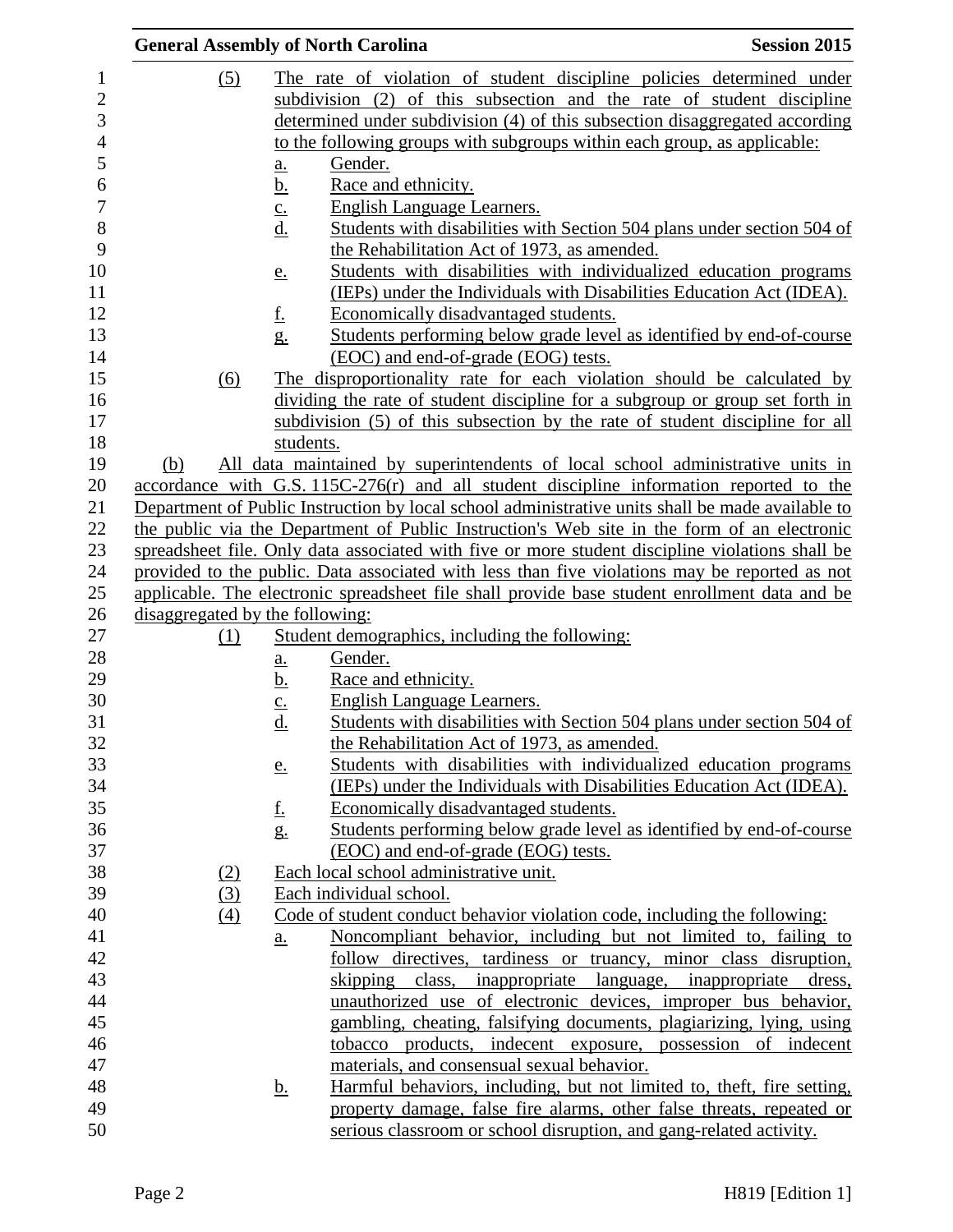| <b>General Assembly of North Carolina</b> |                                                                                                                                                                                                                                              |                                                                                    | <b>Session 2015</b> |
|-------------------------------------------|----------------------------------------------------------------------------------------------------------------------------------------------------------------------------------------------------------------------------------------------|------------------------------------------------------------------------------------|---------------------|
|                                           | $\underline{c}$ .                                                                                                                                                                                                                            | Bullying and harassment of other students, including, but not limited              |                     |
|                                           |                                                                                                                                                                                                                                              | to, sexual harassment, extortion, intimidation, and serious threats to             |                     |
|                                           |                                                                                                                                                                                                                                              | harm another person.                                                               |                     |
|                                           | <u>d.</u>                                                                                                                                                                                                                                    | Fighting and assault without weapons and without resulting in                      |                     |
|                                           |                                                                                                                                                                                                                                              | serious physical injuries, excluding with school personnel.                        |                     |
|                                           | e.                                                                                                                                                                                                                                           | Fighting and assault with a weapon or resulting in serious physical                |                     |
|                                           |                                                                                                                                                                                                                                              | injury, excluding with school personnel.                                           |                     |
|                                           | <u>f.</u>                                                                                                                                                                                                                                    | Assault on school personnel without resulting in serious physical                  |                     |
|                                           |                                                                                                                                                                                                                                              | <u>injury.</u>                                                                     |                     |
|                                           | g.                                                                                                                                                                                                                                           | Assault on school personnel resulting in serious physical injury.                  |                     |
|                                           | <u>h.</u>                                                                                                                                                                                                                                    | Possession and personal use of unlawful substances, including                      |                     |
|                                           |                                                                                                                                                                                                                                              | alcohol and unlawful drugs.                                                        |                     |
|                                           | <u>i.</u>                                                                                                                                                                                                                                    | Sale and distribution of unlawful substances, including alcohol and                |                     |
|                                           |                                                                                                                                                                                                                                              | unlawful drugs.                                                                    |                     |
|                                           | Ŀ                                                                                                                                                                                                                                            | Possession of a weapon, excluding firearms.                                        |                     |
|                                           | <u>k.</u>                                                                                                                                                                                                                                    | Possession of firearms.                                                            |                     |
| (5)                                       |                                                                                                                                                                                                                                              | Disciplinary actions and positive interventions, including the following:          |                     |
|                                           | a.                                                                                                                                                                                                                                           | Short-term suspension.                                                             |                     |
|                                           | <u>b.</u>                                                                                                                                                                                                                                    | Long-term suspension.                                                              |                     |
|                                           | $\frac{c}{d}$                                                                                                                                                                                                                                | In-school suspension.                                                              |                     |
|                                           |                                                                                                                                                                                                                                              | Expulsion.                                                                         |                     |
|                                           |                                                                                                                                                                                                                                              | Interim alternative education services.                                            |                     |
|                                           |                                                                                                                                                                                                                                              | School transportation suspension.<br>No disciplinary action.                       |                     |
|                                           |                                                                                                                                                                                                                                              | Other disciplinary action not listed under this subdivision.                       |                     |
|                                           | $\underline{\mathbf{f}}$ .<br>$\underline{\mathbf{f}}$ .<br>$\underline{\mathbf{g}}$ .<br>$\underline{\mathbf{h}}$ .<br>$\underline{\mathbf{h}}$ .<br>$\underline{\mathbf{i}}$ .<br>$\underline{\mathbf{j}}$ .<br>$\underline{\mathbf{k}}$ . | Behavior intervention plan.                                                        |                     |
|                                           |                                                                                                                                                                                                                                              | Restorative justice.                                                               |                     |
|                                           |                                                                                                                                                                                                                                              | Mediation.                                                                         |                     |
|                                           | $\underline{\mathbf{l}}$ .                                                                                                                                                                                                                   | Drug treatment or counseling referral.                                             |                     |
|                                           | m.                                                                                                                                                                                                                                           | Mandatory counseling.                                                              |                     |
|                                           | n.                                                                                                                                                                                                                                           | Restitution.                                                                       |                     |
|                                           | <u>0.</u>                                                                                                                                                                                                                                    | Community service.                                                                 |                     |
|                                           | <u>p.</u>                                                                                                                                                                                                                                    | Other positive interventions not listed under this subdivision.                    |                     |
| (6)                                       |                                                                                                                                                                                                                                              | Number of days a student is suspended or expelled.                                 |                     |
| (7)                                       |                                                                                                                                                                                                                                              | Number of days a student is assigned to alternative education services.            |                     |
| (8)                                       |                                                                                                                                                                                                                                              | Documentation of disciplinary hearing processes as a result of disciplinary        |                     |
|                                           |                                                                                                                                                                                                                                              | actions, including any of the following:                                           |                     |
|                                           | $\underline{a}$ .                                                                                                                                                                                                                            | No appeal.                                                                         |                     |
|                                           | <u>b.</u>                                                                                                                                                                                                                                    | Appeal, with change in category of disciplinary actions.                           |                     |
|                                           | $\frac{c}{d}$                                                                                                                                                                                                                                | Appeal, with suspension or disciplinary action overturned.                         |                     |
|                                           |                                                                                                                                                                                                                                              | Appeal, with no reduction in number of days of a disciplinary action.              |                     |
|                                           | e.                                                                                                                                                                                                                                           | Appeal, with reduction in number of days of a disciplinary action.                 |                     |
| (9)                                       |                                                                                                                                                                                                                                              | Referrals to law enforcement agencies or the juvenile justice or adult             |                     |
|                                           |                                                                                                                                                                                                                                              | corrections systems for additional action, including the following:                |                     |
|                                           | a.                                                                                                                                                                                                                                           | Number of school-based referrals to law enforcement and direct                     |                     |
|                                           |                                                                                                                                                                                                                                              | referrals to law enforcement or juvenile justice or criminal justice               |                     |
|                                           |                                                                                                                                                                                                                                              | agencies.<br>Number of students referred to law enforcement or juvenile justice or |                     |
|                                           | <u>b.</u>                                                                                                                                                                                                                                    | criminal justice agencies from school.                                             |                     |
|                                           |                                                                                                                                                                                                                                              | Number of school-based arrests.                                                    |                     |
| (10)                                      | $\underline{c}$ .                                                                                                                                                                                                                            | Any other categories deemed relevant by the State Board of Education."             |                     |
|                                           |                                                                                                                                                                                                                                              |                                                                                    |                     |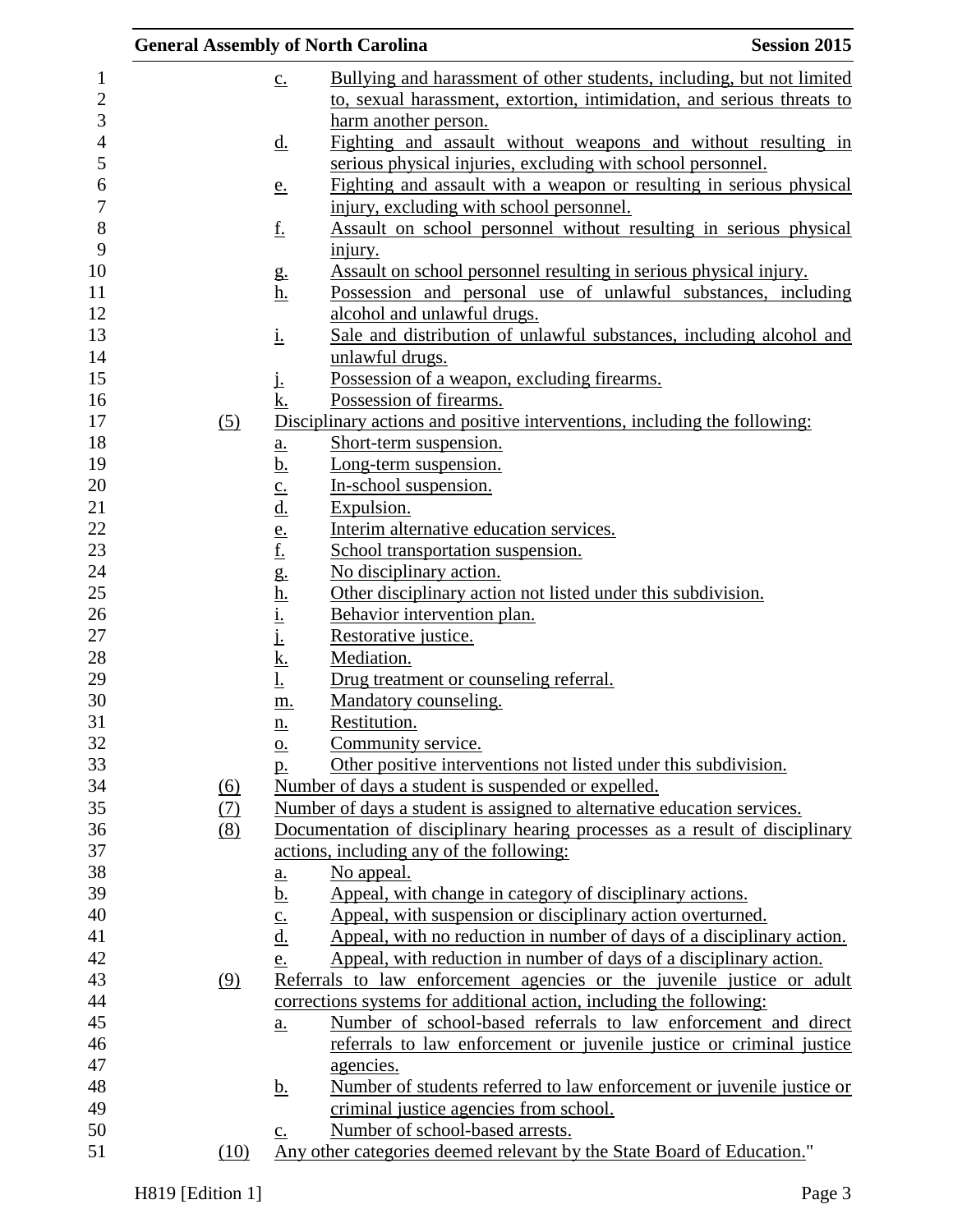|                                            |                   | <b>General Assembly of North Carolina</b>                                                                                                                                                                                                                                                                                                                       | <b>Session 2015</b>                 |
|--------------------------------------------|-------------------|-----------------------------------------------------------------------------------------------------------------------------------------------------------------------------------------------------------------------------------------------------------------------------------------------------------------------------------------------------------------|-------------------------------------|
| $\mathbf{1}$<br>$\sqrt{2}$                 |                   | <b>SECTION 2.</b> G.S. 115C-12 reads as rewritten:<br>"§ 115C-12. Powers and duties of the Board generally.                                                                                                                                                                                                                                                     |                                     |
| $\mathfrak{Z}$<br>$\overline{4}$<br>5<br>6 |                   | The general supervision and administration of the free public school system shall be vested<br>in the State Board of Education. The State Board of Education shall establish policy for the<br>system of free public schools, subject to laws enacted by the General Assembly. The powers<br>and duties of the State Board of Education are defined as follows: |                                     |
| $\tau$                                     |                   |                                                                                                                                                                                                                                                                                                                                                                 |                                     |
| $\,8\,$<br>9<br>10                         | (21)              | Duty to Monitor Acts of School Violence. - The State Board of Education<br>shall monitor and compile an annual report on acts of violence in the public<br>schools. The State Board shall adopt standard definitions for acts of school                                                                                                                         |                                     |
| 11<br>12<br>13<br>14                       |                   | violence and shall require local boards of education to report them to the<br>State Board in a standard format adopted by the State Board. The State<br>Board shall submit its report on acts of violence in the public schools in a<br>consolidated report as provided in G.S. 115C-393 to the Joint Legislative                                               |                                     |
| 15<br>16                                   |                   | Education Oversight Committee by March 15 of each year.                                                                                                                                                                                                                                                                                                         |                                     |
| 17                                         | (27)              | Reporting Dropout Rates, Corporal Punishment, Suspensions, Expulsions,                                                                                                                                                                                                                                                                                          |                                     |
| 18<br>19                                   |                   | and Alternative Placements. - The State Board shall report-submit a<br>consolidated report as provided in G.S. 115C-393 by March 15 of each year                                                                                                                                                                                                                |                                     |
| 20<br>21                                   |                   | to the Joint Legislative Education Oversight Committee on the numbers of<br>students who have dropped out of school, been subjected to corporal                                                                                                                                                                                                                 |                                     |
| 22                                         |                   | punishment, been suspended, been expelled, been reassigned for disciplinary                                                                                                                                                                                                                                                                                     |                                     |
| 23                                         |                   | purposes, or been provided alternative education services. The data shall be                                                                                                                                                                                                                                                                                    |                                     |
| 24                                         |                   | reported in a disaggregated manner, reflecting the local school                                                                                                                                                                                                                                                                                                 |                                     |
| 25                                         |                   | administrative unit, race, gender, grade level, ethnicity, and disability status                                                                                                                                                                                                                                                                                |                                     |
| 26                                         |                   | of each affected student. Such data shall be readily available to the                                                                                                                                                                                                                                                                                           |                                     |
| 27                                         |                   | <i>public-public in accordance with G.S. 115C-393.</i> The State Board shall not                                                                                                                                                                                                                                                                                |                                     |
| 28                                         |                   | include students that have been expelled from school when calculating the                                                                                                                                                                                                                                                                                       |                                     |
| 29                                         |                   | dropout rate. The Board shall maintain a separate record of the number of                                                                                                                                                                                                                                                                                       |                                     |
| 30<br>31                                   | $^{\prime\prime}$ | students who are expelled from school and the reasons for the expulsion.                                                                                                                                                                                                                                                                                        |                                     |
| 32                                         |                   | <b>SECTION 3.(a)</b> The Department of Public Instruction shall study and develop                                                                                                                                                                                                                                                                               |                                     |
| 33                                         |                   | guidelines for use by local school administrative units on the consistent application of student                                                                                                                                                                                                                                                                |                                     |
| 34                                         |                   | discipline code violations, reporting to law enforcement agencies, and data reporting for the                                                                                                                                                                                                                                                                   |                                     |
| 35                                         |                   | purposes of G.S. 115C-393, as enacted by this act. In studying and developing these guidelines,                                                                                                                                                                                                                                                                 |                                     |
| 36                                         |                   | the Department shall do at least the following:                                                                                                                                                                                                                                                                                                                 |                                     |
| 37                                         | (1)               | Create standard definitions for local school administrative units' codes of                                                                                                                                                                                                                                                                                     |                                     |
| 38                                         |                   | student conduct and school student discipline policies, including guidelines                                                                                                                                                                                                                                                                                    |                                     |
| 39                                         |                   | for definitions of unclear prohibited behaviors such as "disrespect" and                                                                                                                                                                                                                                                                                        |                                     |
| 40                                         |                   | "disruptive behavior."                                                                                                                                                                                                                                                                                                                                          |                                     |
| 41                                         | (2)               | Develop and adopt guidance for local school administrative units on                                                                                                                                                                                                                                                                                             |                                     |
| 42                                         |                   | consistency of reporting student discipline data based on standard definitions                                                                                                                                                                                                                                                                                  |                                     |
| 43                                         |                   | student<br>discipline codes,<br>of                                                                                                                                                                                                                                                                                                                              | analysis of that data to<br>address |
| 44<br>45                                   |                   | disproportionalities, and the information required to be collected to comply<br>with G.S. 115C-393.                                                                                                                                                                                                                                                             |                                     |
| 46                                         | (3)               | Develop and adopt guidance related to reporting violations of student                                                                                                                                                                                                                                                                                           |                                     |
| 47                                         |                   | discipline policies to law enforcement agencies, other than acts required to                                                                                                                                                                                                                                                                                    |                                     |
| 48                                         |                   | be reported under G.S. 115C-288(g), and the use of alternative positive                                                                                                                                                                                                                                                                                         |                                     |
| 49                                         |                   | interventions when available.                                                                                                                                                                                                                                                                                                                                   |                                     |
| 50                                         | (4)               | Consider stakeholder input on developing the guidelines required by this                                                                                                                                                                                                                                                                                        |                                     |
| 51                                         |                   | section, including local boards of education, school administrators, public                                                                                                                                                                                                                                                                                     |                                     |